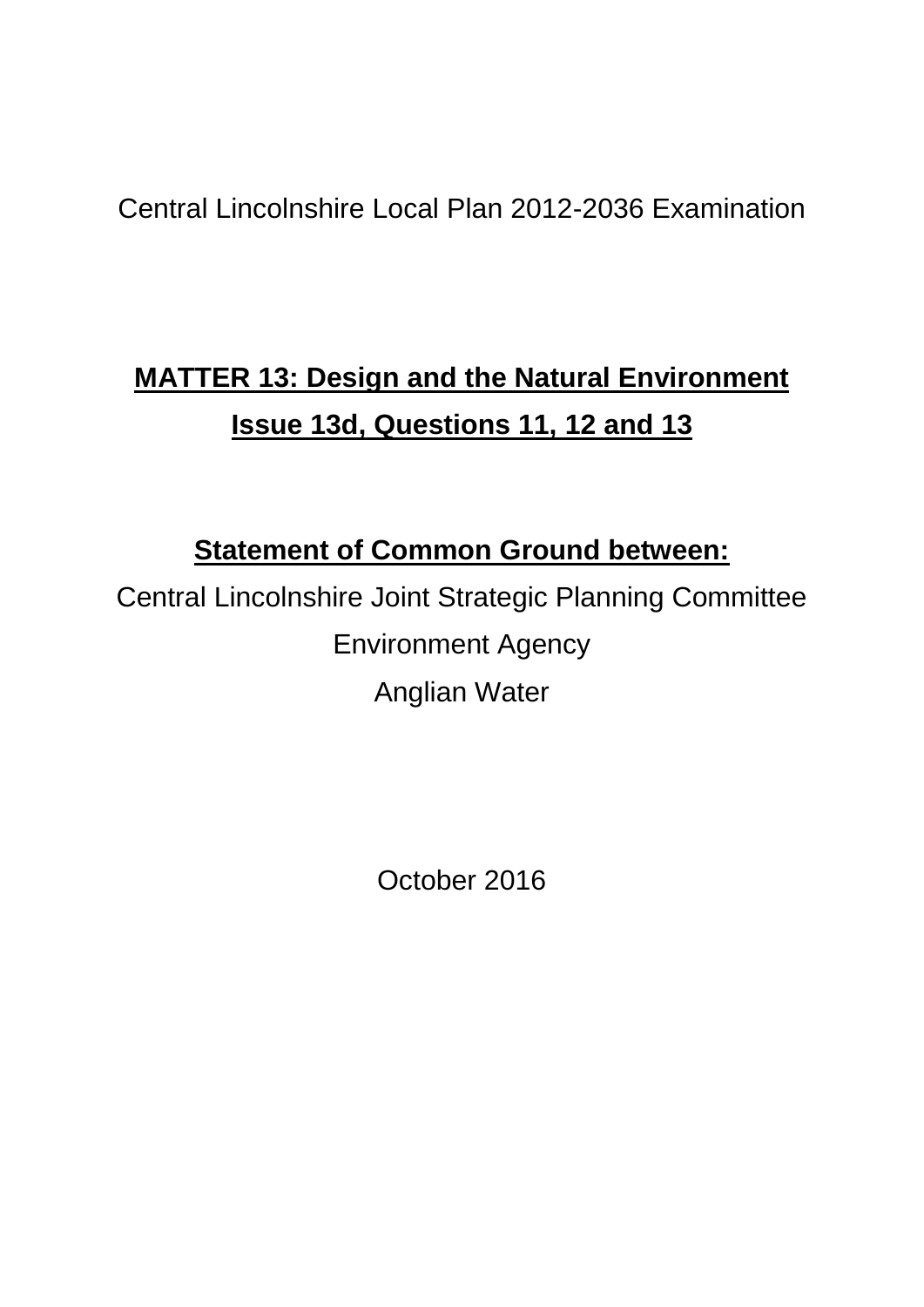#### **Introduction**

This is a Statement of Common Ground (SoCG) between the following parties:

- The Central Lincolnshire Joint Strategic Planning Committee ('the Committee')
- The Environment Agency and
- Anglian Water

The SoCG has been prepared in relation to Questions 11, 12 and 13 of Matter 13.

The Statement sets out the confirmed points of agreement between the Committee, the Environment Agency and Anglian Water on matters relating to the setting of higher water efficiency standards in the submitted Central Lincolnshire Local Plan 2012-2036, which will assist the Inspector during the examination of the Plan.

#### **The Areas of Common Ground**

The Committee, the Environment Agency and Anglian Water have worked together closely over the development of emerging Local Plan policies and relevant supporting evidence including the Central Lincolnshire Water Cycle Studies (2010) and Update (2016).

All parties acknowledge that Central Lincolnshire lies within the East of England area of serious water stress as identified by the "Water Stressed Areas – Final Classification" report (2013) where drought is a cause for concern. It is also agreed that this requires the careful conservation and management of water resources to ensure that meeting the demand for water across the whole area can be achieved in a sustainable manner. It is also acknowledged that planned growth in homes, jobs, services and facilities in the Central Lincolnshire Local Plan to meet evidenced need as well as growth that does not require planning permission poses a particular challenge.

The Central Lincolnshire Local Plan also reflects the aims and objectives of other important strategies that affect Central Lincolnshire's future, ensuring that they are as closely aligned as possible and that strategies support each other. The Greater Lincolnshire Local Enterprise Partnership (GLLEP), within their Strategic Economic Plan, identify water management as a strategic priority. In their Water Management Plan they have a stated aim 'for water management across Greater Lincolnshire to act as an incentive to investment for the GLLEP's priority industries and for effective water management to be a positive contributor to economic growth'. They have identified the delivery of water efficiency measures through housing growth as a priority in order to address future water resource issues, and to support an increased need for both housing and employment growth, particularly prudent within sectors where water is a key and significant requirement e.g. agri food.

The Central Lincolnshire Water Cycle Study work undertaken in 2010 stated that Lincoln was projected to have a deficit in water resources by 2036-37. To overcome the forecast deficit a number of solutions were proposed by Anglian Water as part of their Water Resources Management Plan (2015) to ensure that future development would not be significantly constrained by a lack of sufficient water supply. Along with the new £44m water treatment works near Newtonon-Trent that started supplying water to the Lincoln area in 2014, Anglian Water also intended to manage the demand for water through leakage control, household metering and water efficiency.

To meet anticipated future demands and meet growth aspirations across the entire Central Lincolnshire area for all uses, including those that do not require planning permission, it is agreed that all water management measures need to be pursued.

The Preliminary Draft version and Further Draft version of the Local Plan included a requirement for developers to demonstrate how efforts had been made by them to maximise the efficient use of water, including water storage and harvesting wherever practical. However, following further discussions with the Environment Agency and Anglian Water, it was agreed that in order to reflect and support Anglian Water's Resources Management Plan (2015), the GLLEP Strategic Economic